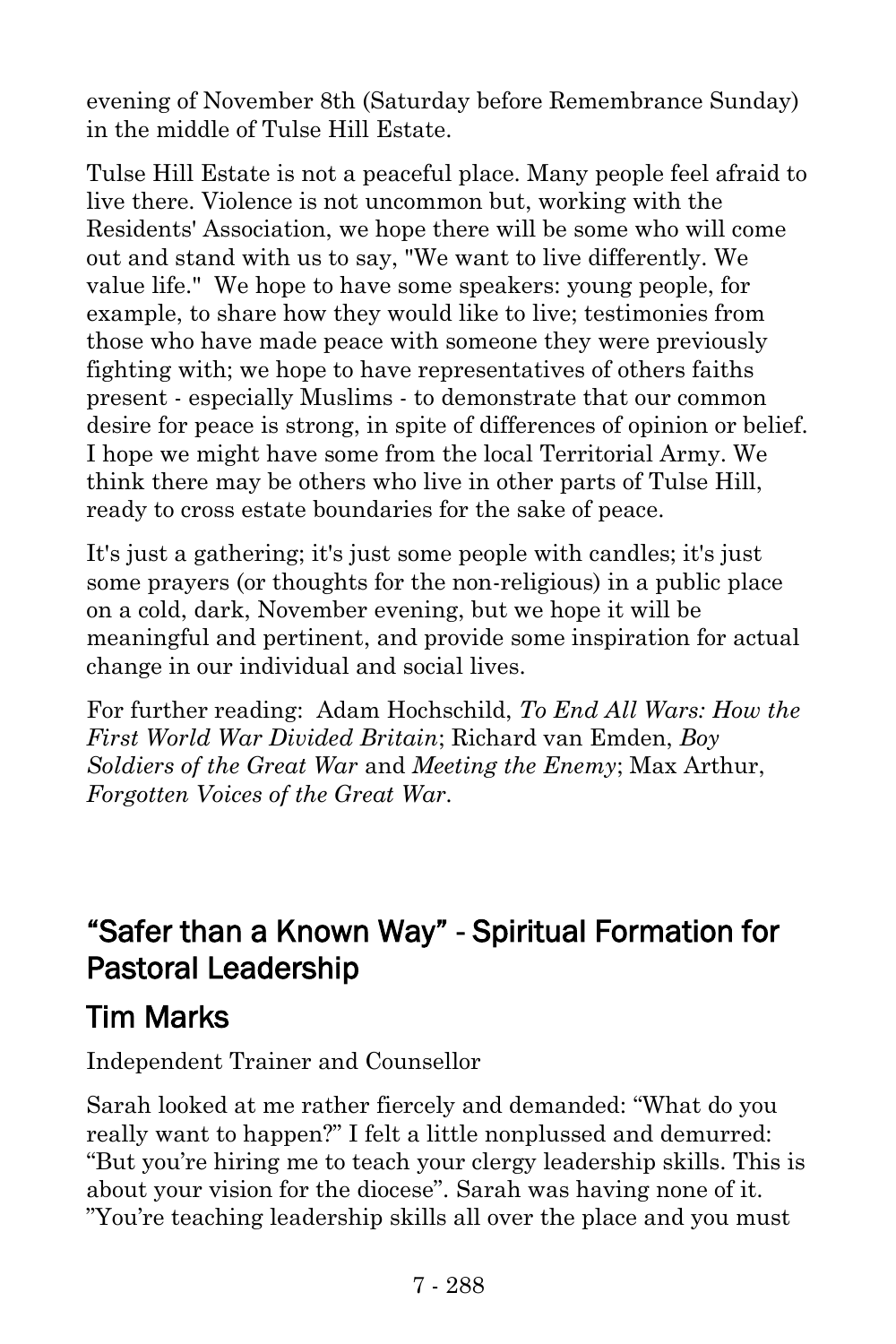have some reason, some vision, something you want to happen. You can't just shove it all off on to us." "I suppose I want to see congregations somehow transformed. Like we say every morning in the Daily Office, *... may the light of your presence, O Lord, set our hearts on fire with your love.* Yes. The fire of love." She looked at me incredulously. "You think it's possible? You think people can be set on fire? You think they are combustible?" "Yes..Yes, I think I do"

They say that Myers-Briggs Type Indicator 'ENTJs' don't know what they believe until they tell someone, so people like me have these epiphanies from time to time, for which we need people like Sarah. It doesn't happen without them. I didn't know that I believed God's people were still combustible, but I do. It is the best reason for engaging in pastoral leadership, because there is a bush burning in the wilderness of post modernity and nothing can put it out and we can be part of its burning and light and glory.

I have been asked on a number of occasions over the last year to say something about spiritual formation for leadership to groups of parish clergy and others. Is there anything new than can be said? Probably not. So this is nothing new, but nor is it old stuff rehashed with some fancy dressing. Rather I have positioned my thinking around two axioms under the friendly fire of sceptical clergy groups.

First and foremost, **the fire of God can only be caught from those who are ablaze themselves**. When we seek ordination, it is usually because we have seen something we wish to be a part of, a tradition we wish to belong to, or some magic has changed us and we want to pass it on. We try, stumblingly, to tell this to the gatekeepers of the church institution. I have been successfully (and unsuccessfully) a ministerial candidate for both the Baptist and Anglican denominations and am I proud to have served both. Those who interviewed me were identical characters – slightly austere, safe, cautious. The guardians of the institution. They all required of the candidates a combination of theological training, respectability and a peer group.

I don't deride theological training – I think we don't get nearly enough of it. I suspect Will Willimon is right when he insists the core problem with the church is not demographic or cultural or lack of expertise, but theological. However, I suspect that, behind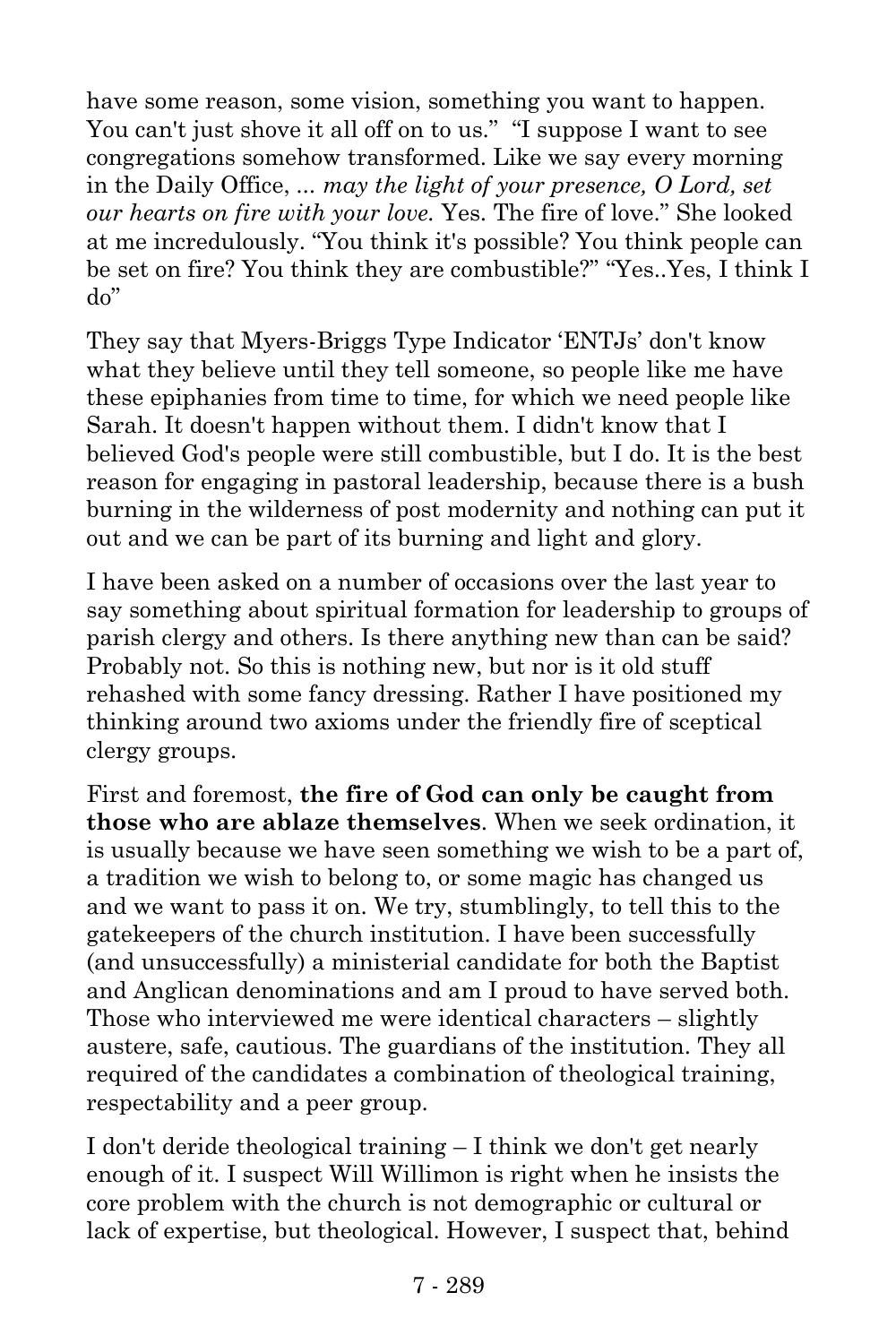the demand for theology from the guardians, there lies also the deadening hand of social control, because not only do we have the gospel to proclaim but we have the church to run. So we end up having to cut a deal. This appears to me to be the same whatever church, tradition or tribe we come from. The deal is between spending our time fulfilling the ordination vows of prayer, immersion in scripture, theological wrestling, working with the growth of souls AND running the church. Guess which gets short changed in the long term? We start to run on empty. The fire starts to go out. One of the most telling evidences of this in the UK culture, at least, is quite dreadful preaching.

Some months ago I was watching about 30 people on the other side of the choir of one of our great cathedrals losing the will to live during an interminable sermon. It was not just that it was inappropriate to the occasion and the congregation, nor yet that it was intellectually trivial. It was not really a Christian sermon. It was about being good in some kind of vaguely "Christian" way. It was about our duty to support the church. A boring sermon about a boring God. Forgive what seems like a rant. I think the gospel is at stake. I say this not from any theologically partisan point of view.

The best thing I ever learned about preaching I learned from the person I agreed with least theologically. His name is Michael Taylor and, when we were both a lot younger, he was my philosophy tutor at Manchester University. The thing I learned about preaching from him was about its focus. A Baptist Area Superintendent asked him whether he was going to preach on stewardship the following Sunday. Michael sighed a little and said "You can't preach about stewardship. You can give a little talk about stewardship. You can only preach about Jesus." Which is true and I never forgot it.

If we lose our ability to preach the gospel or lose our notion of what the gospel is, we are sunk. Sometimes, a light descends, a fire falls and we are captivated by what is being said from the pulpit. I have experienced such moments in little chapels and great cathedrals. I remember one of the Canons of Wells Cathedral preaching a sermon in which we were all aware that he was first preaching to himself, and we were gripped. Surrounded by a silence out of which loving, thoughtful words came. Because God was speaking to us through this man. Doors of beauty and profundity and delight and freedom were swinging open and the service went on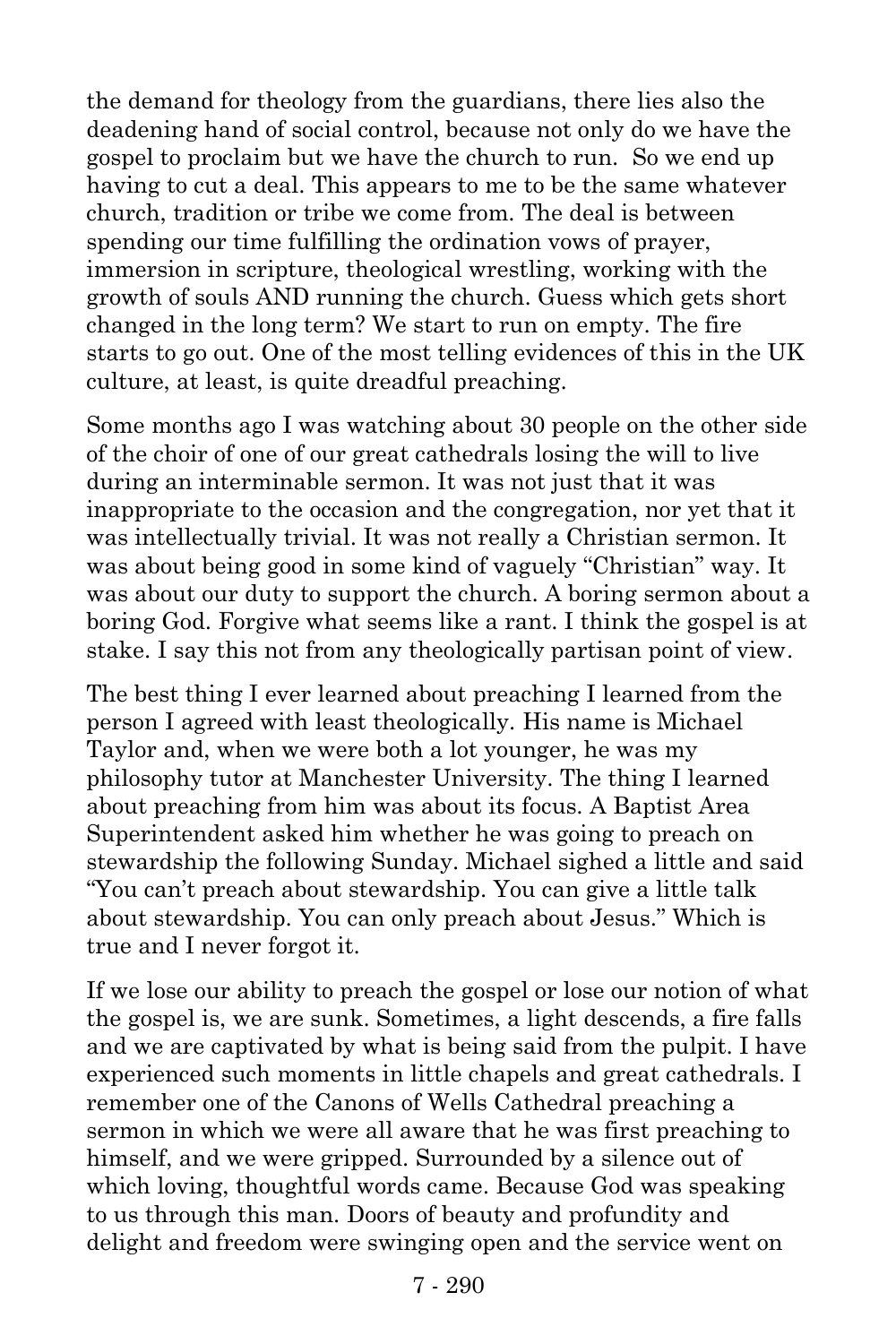into the Eucharistic action so that bread and wine and communion with others were all one blessed movement into the heart of God. This should be parish normality and we should be intolerant of anything which perverts our capacity to offer anything less. The spirituality that should underlie Christian spirituality must be a spirituality shaped by the Christian gospel. It is not elitist neither is it egalitarian. That is to say, the main movement is not ours towards God but his rush, his speed, his journey to us.

Second, **when we talk about spirituality we are talking about a formation which is slow, a process that is patient and practised**. Wine matures slowly. So does cheese. So does wisdom. So do saints. Usually through immersion in life's complexity and joy and suffering and darkness. People, as Thomas Merton said, with a preference for the desert. It has seemed to me that there are things which might be said about the spirituality which could underlie long, thoughtful and clever leadership, but they would not be about technique of any sort nor yet short cuts. They would be about how we stay alight with love under the sometimes deadening and inevitably enculturing conditions of ministry. They would be about how we might expect to mature and in what ways. The slow growth of a mature love.

*"I ask thee for a thoughtful love, Through constant watching wise... And a heart at leisure from itself To soothe and sympathise"<sup>113</sup>*

What a phrase this is: "a heart at leisure from itself". How might that be found in the activist and public place of Christian ministry? By a long slow process. Maybe this is the point at which to remember the ironic story Jesus told about rich people getting into heaven and camels getting through the eye of a needle. I think it was C S Lewis who said: "You can get a camel through the eye of a needle but it doesn't mean to say it will be easy on the camel".

In *Seasons of a Restless Heart*, Debra Farrington tells of how a friend came to stay and she decided to take her to the top of a nearby peak – the walk was strenuous, but the view breath-taking from the top of the mountain. On the climb down, they met a solitary man.

 $\overline{a}$ 

<sup>113</sup> *Methodist Hymnbook* (1904) 602.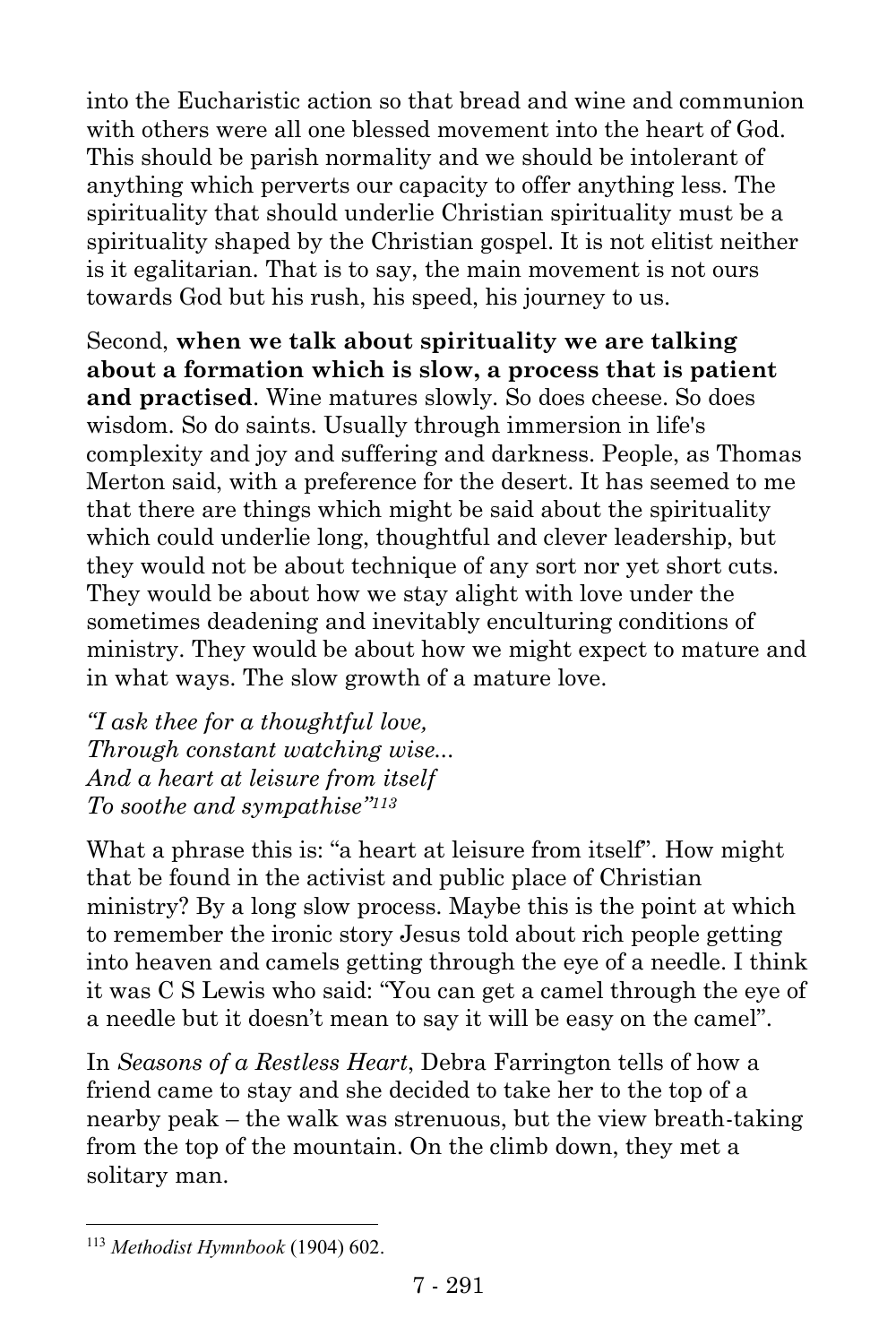"Is it far to the top?" he asked. "It is quite a way yet, but this is the worst bit" she replied He thanked them and walked on. A little while later they met two girls. "Is it far to the top?" one of them asked. "It is quite a way yet, but this is the worst bit" she replied again. One girl gripped her by the arm and said, "I don't want to know that – just tell me sweet lies". Debra said, "Sure – it's just round the bend" And the girls walked on happily.

Tell me sweet lies. If you want to take a complex, multi dimensioned being with free will who has been taught to know best and completely change their whole mentality, the way they see the world, themselves, other people and God, then you might assume this will take a long, long time. We are formed or reshaped by our immersion in the personal disciplines of walking by faith and the practices of living in the faith community. *"*The God known in faith is an overflowing reservoir of all that is valuable and good…In the experience of faith and the life of faith a transformation takes place. Meaning, value and life direction all become relativised. They are no longer the prize we seek. In Christ our very hungers become transformed so that to live in Christ is the only food we crave. In Christ we are free to give up all else – even meaning, value and life direction and our search for them. They are not God…God requires of us the sacrifice of all we would conserve and grants us gifts we had not dreamed of".<sup>114</sup>

We must not settle for less than this or we shall feel as though God is training us for a marathon when we thought we had entered the parent's egg and spoon race. We shall grumble – and how! It is our immersion in community that will teach us most and be our defence against the narcissistic spiritualities of the present day. What has gone wrong is a whole rack of relationships. With God, with ourselves, with our fellow human beings and with the creation. So we have to say that, if we aspire to lead God's people, we should expect to be shaped by the same practices and disciplines as them.

 $\overline{a}$ 

<sup>114</sup> Growing in the life of faith. Craig Dystra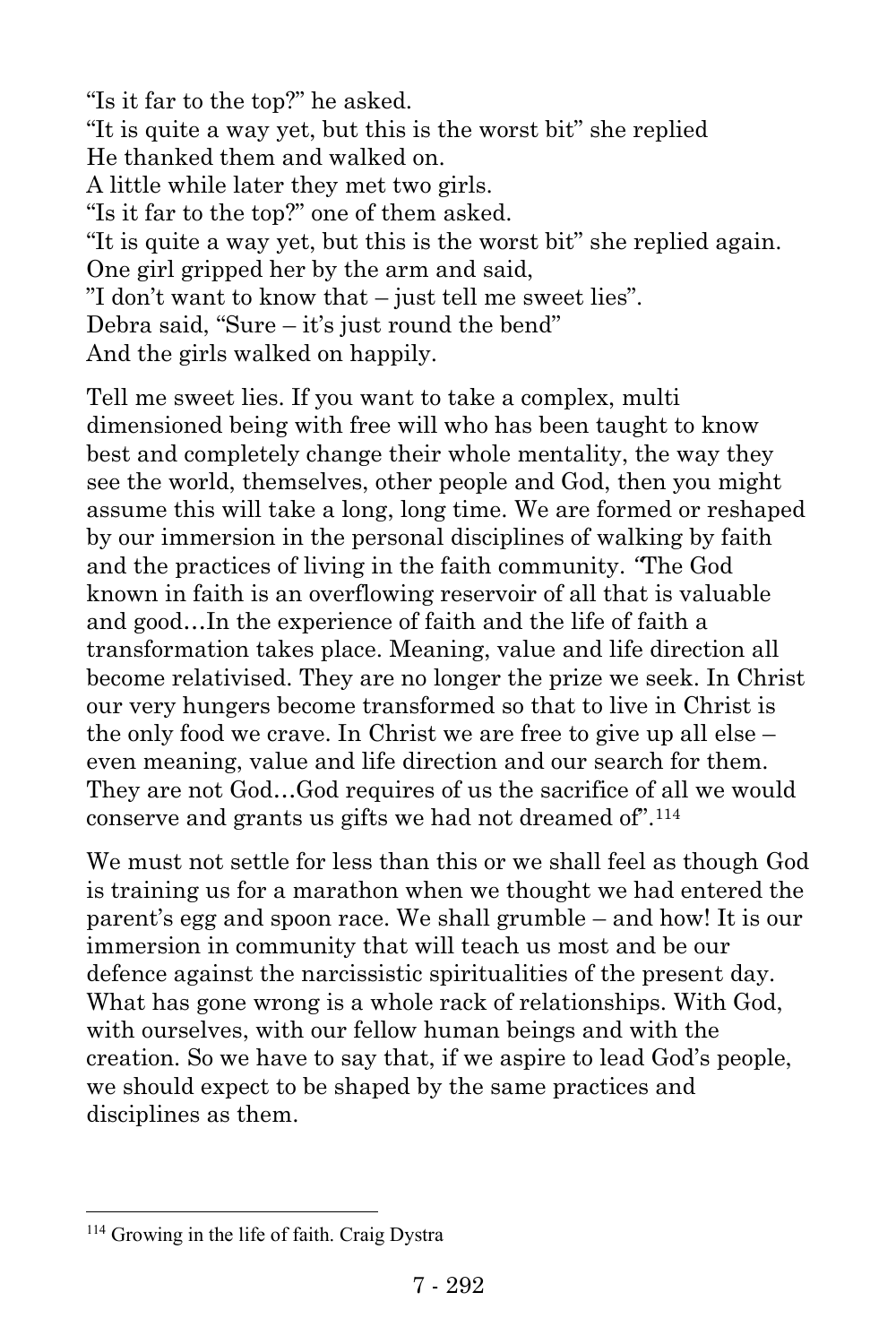A spirituality for pastoral leadership cannot be a separate subset of the subject, a kind of clergy cadre in which we are somehow blessed and cursed with greater knowledge and expertise. I remember Baptist and Anglican clergy who met their parishioner's faith with a patronising tolerance, as of children who thought fairy stories were all true and Santa Claus really existed. The clergy may have had access to greater depth of background and the tools of biblical exegesis but it did not excuse them from wrestling with the narrative, with the story that shapes us together with all God's people. We are not excused personal or corporate Bible study because we have passed some exams in New Testament Greek and read a bit of Barth. A spiritual leader is formed by exercising faith with the people of God and being shaped like them by the practices of the faith community, the core of which are hearing the Word of God together, sharing the hospitality of the Eucharist and our continuance in a life that has been baptised.

I've been trying to make the point that we start from somewhere, we position ourselves, we find a poise around two central thoughts. The leader must have a personal faith trajectory into God if he or she is to be credible. This is a faith exercise, not some programme with guaranteed results and thus it is "safer than a known way"<sup>115</sup>. This is going to take a long time and is more like a slow maturing of a good wine than the achievement of a goal. Forget the tick boxes.

#### **Shaped by a story**

 $\overline{a}$ 

I spent 10 years working in the world of counselling, the person centred world which is friendly to mysticism and contemplative approaches, to quietness of heart and to interior space and silence. I feel at home here. Of course, it is cool to be a Buddhist in the world of counselling – less cool to be a Christian. Very uncool to wrestle with a gospel that is about the intrusion of God, the impossible situations which yield only when the words "but God" come into play. So that quietness is jarred by people like Ruth Burrows who says: "What a travesty that faith means a life of

<sup>&</sup>lt;sup>115</sup> I said to the man who stood at the gate of the year, "Give me a light that I may tread safely into the unknown." And he replied, "Go out into the darkness. And put your hand into the hand of God. That shall be to you better than the light and safer than a known way!" So I went forth and finding the hand of God trod gladly into the light. *(M. Louise Haskins)*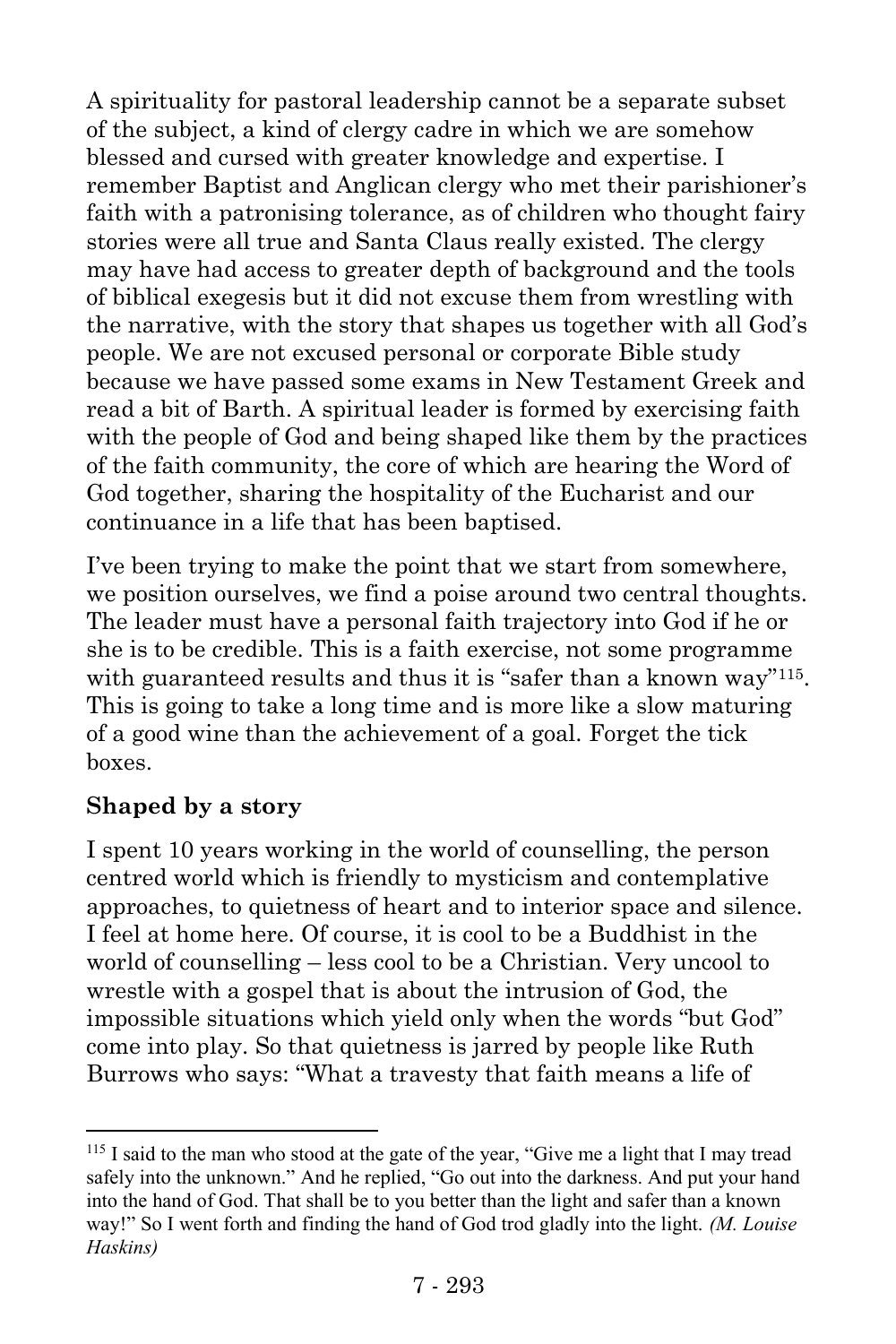peace and security! It is meant to open one to all anguish, to walk on the edge of the world with no security but Jesus"

Or Brueggemann: "Jeremiah's yearning for God is not a pious or mystical quest. It is a court of last resort after every other yearning has failed"

A divine being, rising from the cool contemplative depths of us, would be so relaxing. But the God who lurks around our neighbourhood waiting to upset our religious securities? That's another deal altogether. I think Jesus is both the enemy and the saviour of the church. He is both our only hope and our deadliest foe. His gospel is not only promise but threat, because there is something in us that likes the conformities and safeties of religion and fears the outrageous freedom that he might bring.

Apparently, God thinks of religion as a mixed blessing. And this seems to start in Exodus. We are introduced to a God who is something of an embarrassment to the spiritualities of post modernity, if we are honest. This is a God who will not be encountered in the vast developmental maps of Ken Wilber or psychosynthesis – not that they are to be despised – I am simply making the point that there is an awkwardness in the biblical narrative which will not be easily assimilated into our maps of human development. Exodus 5.22-6.9 sets the scene for the faith journey of the Old Testament and the future calling of the church/faith community of the New Testament. Moses is conscripted by the God called Yahweh to set free the people of Israel from the bondage of slavery. He is little more than a voice crying in the wilderness, a gun without ammunition, an ambassador with a country. The imperial power treats him with derision and tightens the grip on the slave people. Moses gets mad. He yells at God: *"*Why did you ever send me? Why have you mistreated these people? Since I first came to Pharaoh, to speak in your name, he has mistreated this people and YOU HAVE DONE NOTHING AT ALL TO DELIVER YOUR PEOPLE".(5.22)

"I blame God", he says. Already there is an ownership of task – he identifies with the people of God. Already there is a spirituality of risk and demand, of non-acceptance that God will do nothing. The status quo is not an option. He is implying, I quit unless you do something. God meets this with four commitments which unfold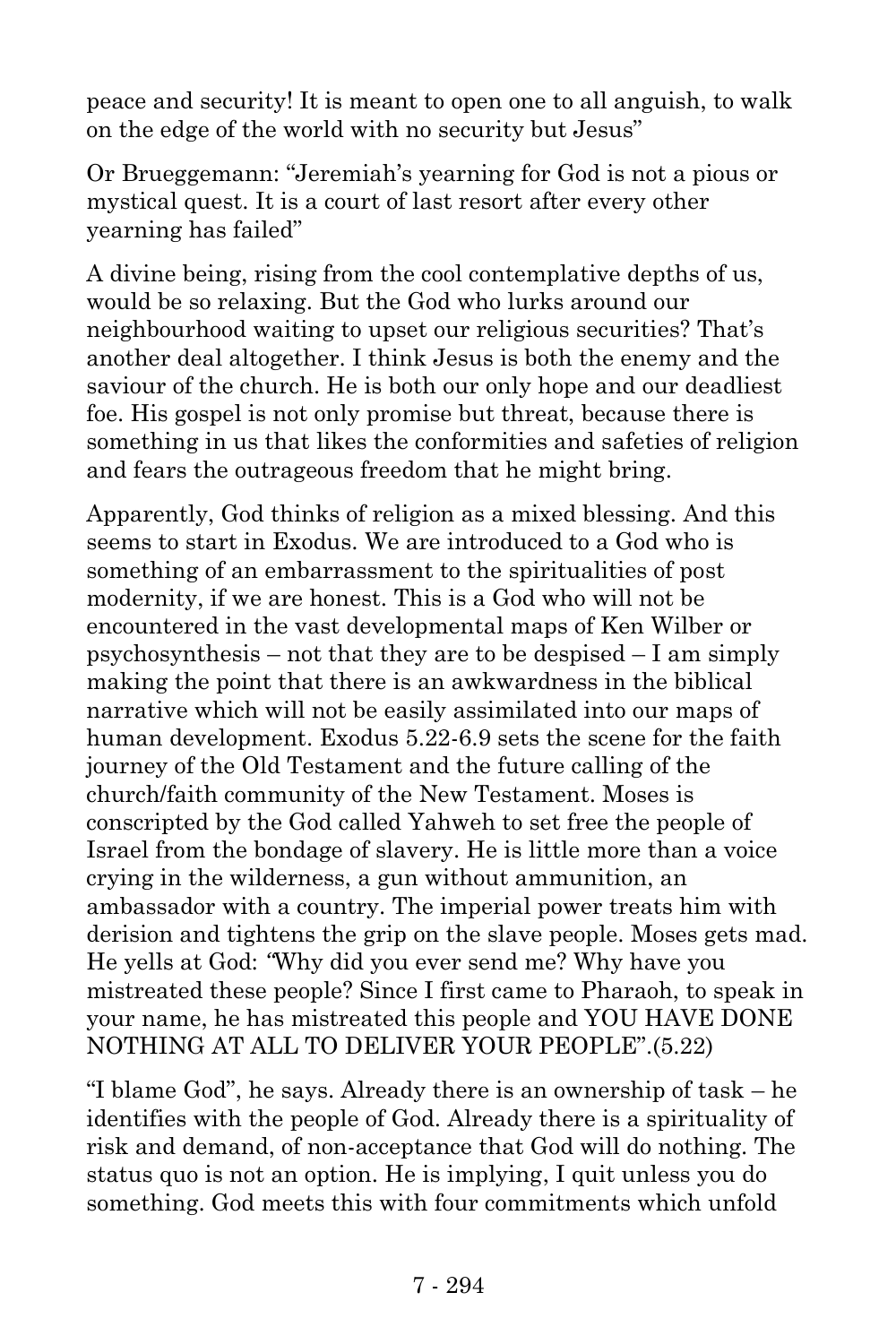his intentions and reveal him to be a purposive God.<sup>116</sup> God reaffirms that he will intervene in space and time and history. This God who will shape the history of Israel will be an active participant in their affairs (6.6). There will be an on-going relationship in which there will be real knowledge – although God is inaccessible, he wills to be known (6.7b). There will be a land, a physical manifestation of blessing. The faith of Israel is not an esoteric faith, but a physically rooted faith, demonstrated in the domestic as much as in the devotional (6.8). There will be a community shaped by particular practices. God will be evidenced in the world by their common life together (6.7a).

Whatever we have to say about the way in which spirituality resources the task of pastoral leadership, it must be a spirituality that emerges in some way from and keeps faith with this awkward narrative. I say awkward because while there are valid spiritualities which may be helpful in all kinds of different ways and for different situations, they may be unhelpful in shaping us for this task. What is presented to us is extraordinary and outrageous. Moses' lack of deference, his demand that God take action and implicit faith that he could if he wanted to, is shocking, electrifying. There is no cultus surrounding the approach, no intermediary priest, no ceremony, just naked, intimate confrontation between an angry, frightened, caring man and a God who has yet to prove himself. This is where the forming for pastoral leadership starts, it seems to me.

When I read Thomas Brooks' great prayer request, I feel that I am hearing passion from the same tradition: "And when you are in the mount for yourselves, bear him up on your hearts who is willing to spend and be spent for your sakes, for your souls. Oh pray for me that I may be more and more under the rich influences and glorious outpourings of the Spirit; that I may be an able minister of the New Testament, not of the letter but the Spirit; that I may always find an everlasting spring and an overflowing fountain within me, which may make me constant, faithful and abundant in the work of the Lord; that I may live daily under those inward teachings of the Spirit, that may enable me to speak from the heart to the heart, from the conscience to the conscience and from experience to experience; that I am be a burning and shining light,

 $\overline{a}$ 

<sup>116</sup> Plot and Purpose in the Old Testament. E.A. Martens